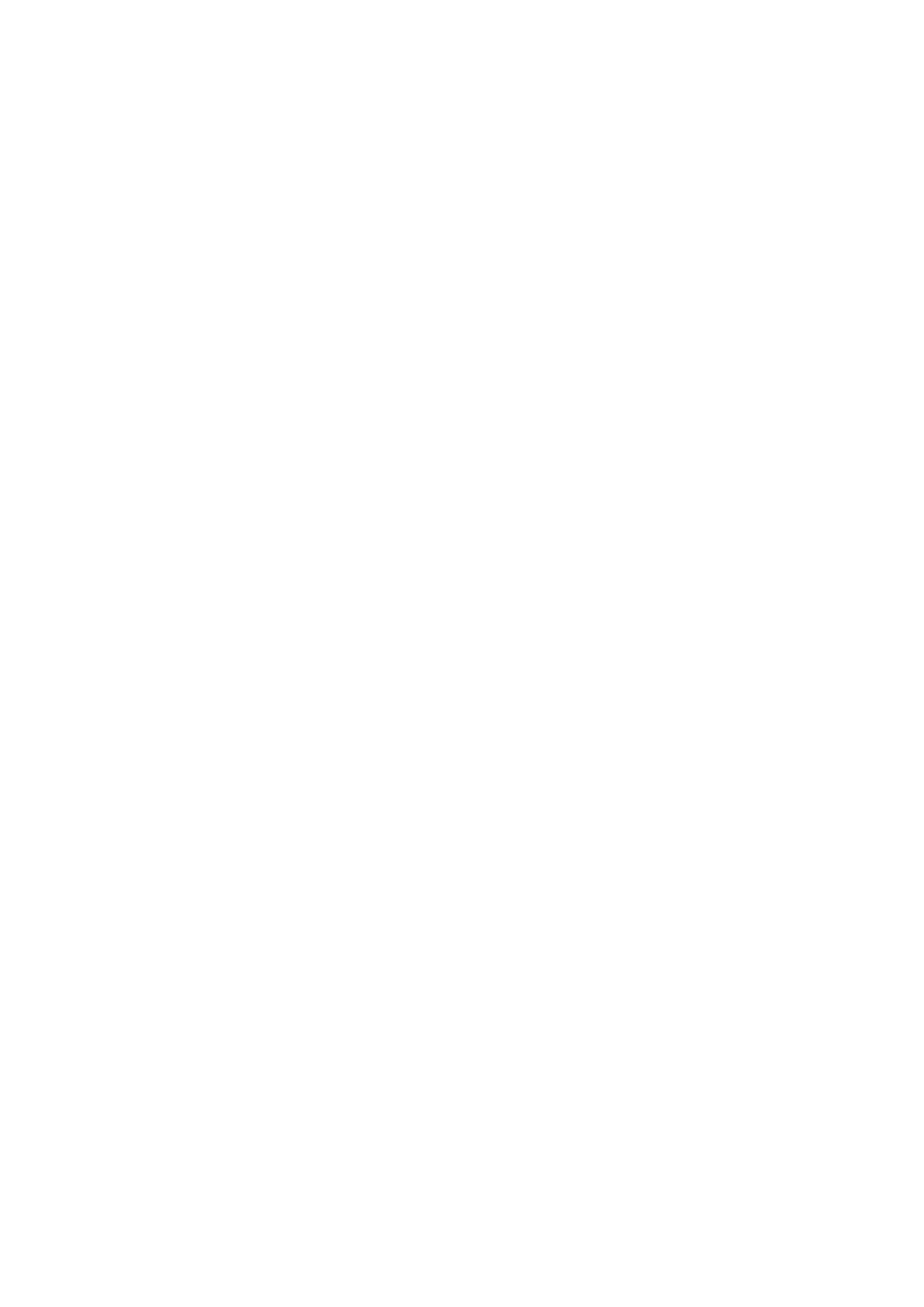## **The future of work, employment and skills in Latin America and the Caribbean**

### **José Manuel Salazar-Xirinachs Regional Director of ILO for Latin America and the Caribbean September 2016**

(To be published in Spanish in the Journal: *Pensamiento Iberoamericano*, No. 2/2016, 3a época. Please cite using this reference).

This paper analyses the "stylized facts" of the current realities in the world of production and the world of work in Latin America and the Caribbean. It groups the key factors that can be considered as the main drivers of change and determinants of the future of work in the region. It suggests the need for a more integrated and renewed view of the nexus of productive development-technology-innovation-education-skills-employment and employability. And it argues the need for new, broader pacts that express this vision, along with institutional reforms that translate it into concrete, sustainable actions and State policies.

### **I. The determinants of the future of work**

In an effort to organize ideas about the complex reality of the world of work and the factors that influence it, one can identify five groups of factors that have a decisive influence on the present and future of work: (1) demographic and population factors; (2) technological factors; (3) the productive development (or underdevelopment) of countries; (4) new enterprise models and forms of contracting; and (5) the political views of social actors and social dialogue processes.

#### **1) Demographic and population factors**

Because of the law of large numbers and the stability of demographic structures demography is one of the most exact sciences, at least in the absence of catastrophes. Figure 1 shows the huge demographic transition in the region in the 150 years between 1950 and 2100. The trend toward an aging population is notable: in 1960, of a total population of 162 million, 3%, or some 5 million, were senior citizens (age 65 or over); in 2000, the total population had grown to 512 million, of whom 6%, some 30 million people, were senior citizens. In 2050, a total population of 776 million is expected, of which 20%, 155 million people, will be senior citizens. And in 2100, the percentage of senior citizens will be 30%, about 204 million people, of a total of 680 million inhabitants.

Meanwhile, the young population (ages 15 to 29), has been decreasing since the late 1990s, a trend that has become more pronounced since 2010. Although this population still represents 29% of the total population, that proportion will decrease to 22% by 2050. In fact, 2050 will be a milestone, as that will be the year in which the proportion of adults over age 65 will begin to exceed the proportion of young people between ages 15 and 29 for the first time in the region's history.

What does this mean for the world of work in Latin America and the Caribbean? Nothing less than revolutionary changes. The dizzying growth of the population of senior citizens will bring—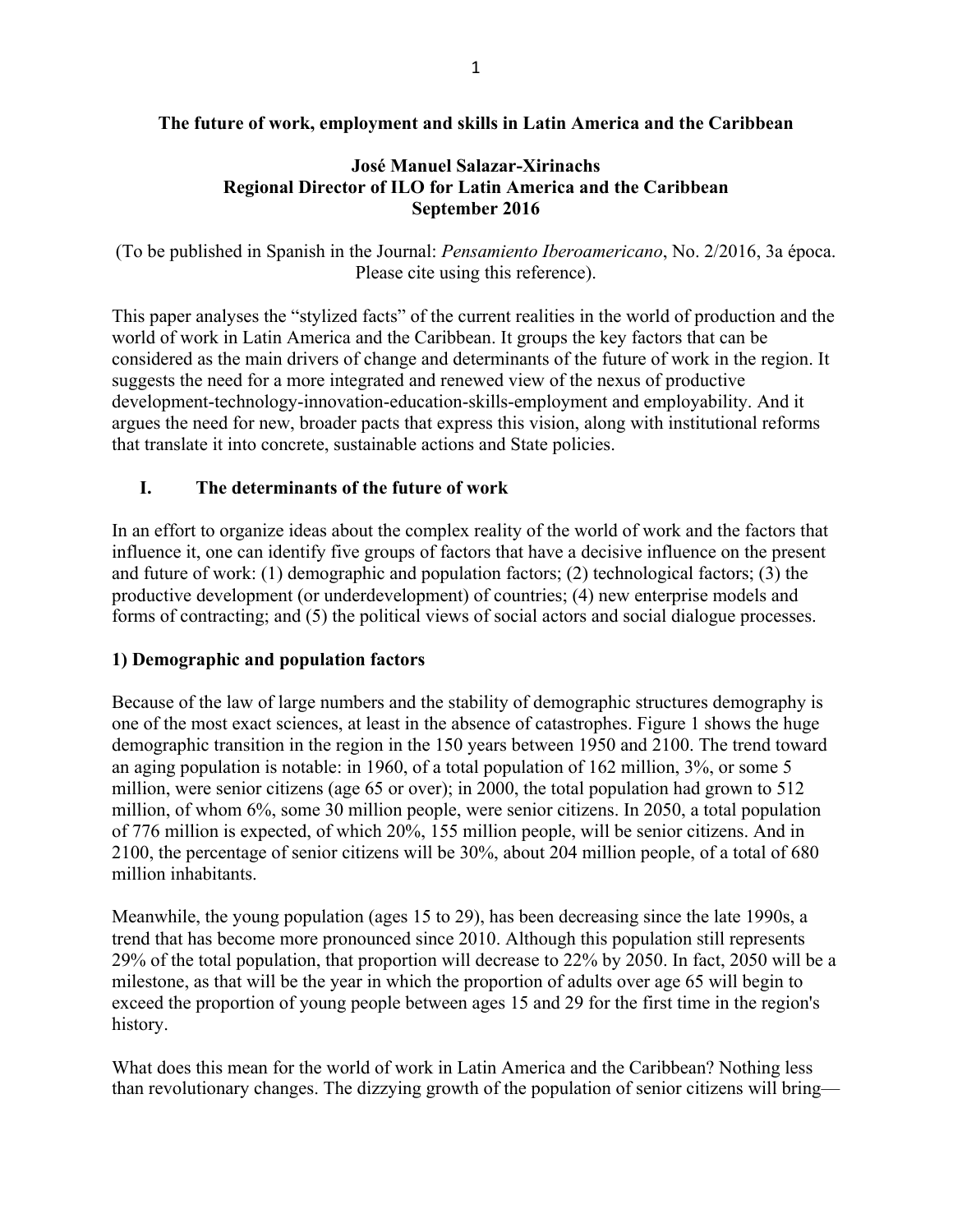and this is already occurring in several countries—high growth in demand for occupations in the health and care economy, such as doctors, nurses, physiotherapists, hospital services and those related to "assisted living." Meanwhile, a majority of countries in the region are still experiencing the so-called "demographic dividend": the potential advantage of a large young population entering the work force. But this possible "injection" into growth and welfare is only possible if young people receive an education and there are low rates of youth unemployment. High rates of youth unemployment and a high proportions of NEETs (young people who are Not in Education, Employment or Training, known as "NINIs" in Spanish) suggest that countries are not taking full advantage of the demographic dividend).<sup>1</sup>

The transition that is now occurring, and which will continue until 2050 and beyond, implies the disappearance of that dividend, and the growth of the "dependency ratio": an increasing proportion of senior citizens will depend on a decreasing proportion of young people for their standard of living and their pension income, with accompanying financial pressure on social protection systems.



**Figure 1: Latin America and the Caribbean: Demographic Trends**

### Source: CELADE

<sup>1</sup> http://www.ilo.org/americas/publicaciones/WCMS\_235577/lang--es/index.htm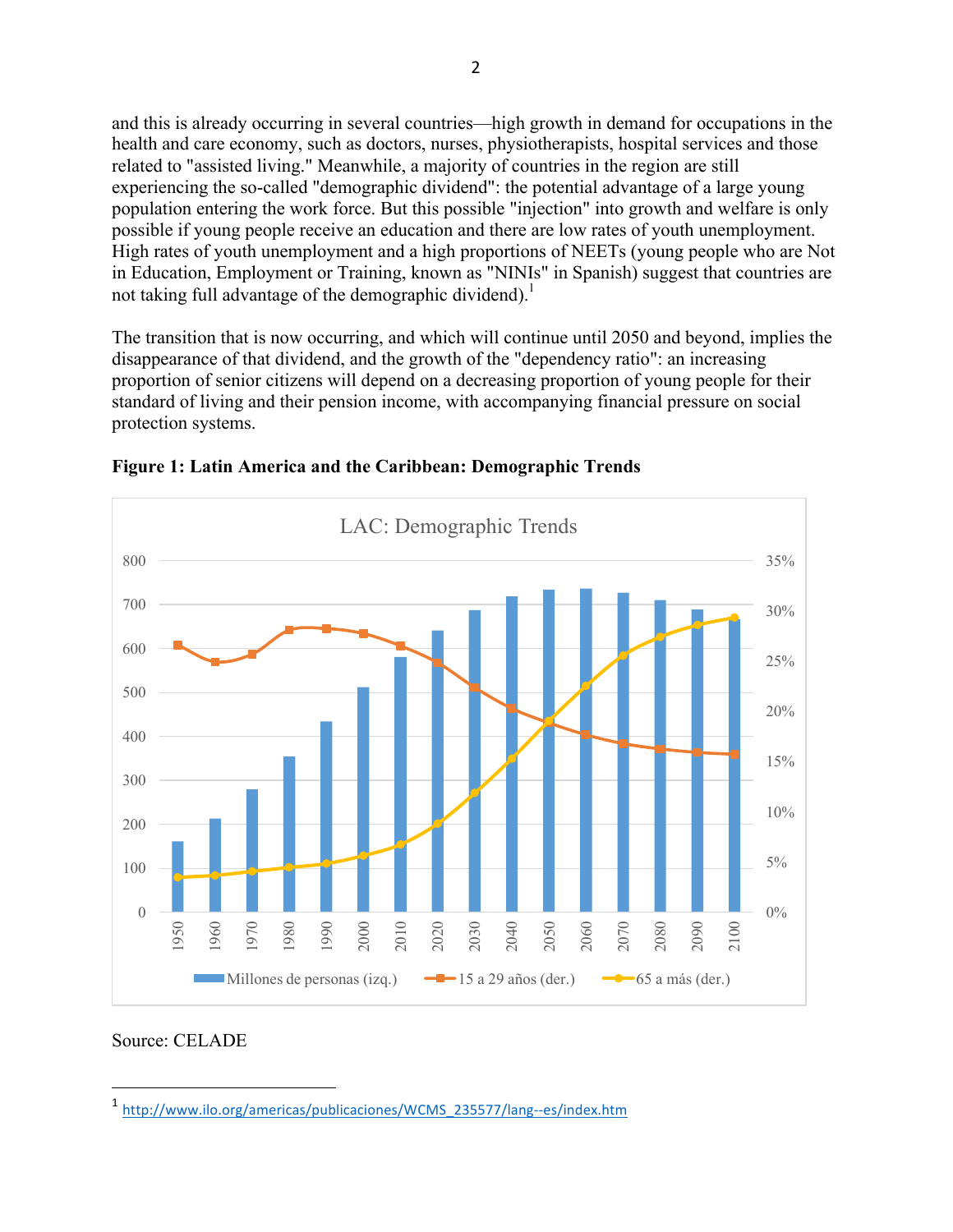#### **2) Technological factors**

The academic world, social networks and the media are saturated with articles about what the World Economic Forum has called the 4th Industrial Revolution. And it is true that a new wave of technological changes is impacting nearly all areas of production: manufacturing, services, agriculture.

For example, a report by McKinsey in  $2013^2$  evaluated more than 100 possible candidate technologies to identify 12 with the greatest potential for causing economic and social disruption. The following list resulted: (1) the Internet and its impact on information and communications; (2) automation of knowledge work; (3) the Internet of Things; (4) cloud technology; (5) advanced robotics; (6) self-driving vehicles; (7) biotechnology and next-generation genomics; (8) energy storage; (9) 3D printing; (10) advanced materials; (11) advanced oil and gas exploration; and (12) renewable energy. All of these technologies are having and will have massive economic and social impacts on business models and on the way in which humanity works, innovates, lives, interacts and studies or becomes educated.

So what are the impacts of the 4th Industrial Revolution on the world of work? Much has been written, and undoubtedly will continue to be written, to address this question. The conversation about impacts of technological revolutions breaks down into three main themes: First, **disruption**, or the dynamics of job destruction and creation that has always been part of technological progress, but is now accelerated. This is not one technological revolution, but several ones happening simultaneously, and the speed of change is, if not exponential, as many argue, at least dizzying. The question is whether the net balance between job creation and job destruction will create "technological unemployment", or if economic systems will be able to absorb the disruption without an increase in unemployment or underemployment.

There are two views in this regard. The pessimistic view argues that the changes are exponential and that productive systems and political institutions are lagging behind the speed of the changes and will be unable to adapt. Authors such as McAffee and Brynjolfson  $(2014)^3$  and Martin Ford  $(2015)^4$  hold this view. In a widely cited work, Frey and Osborne  $(2015)^5$  estimate that 47% of occupations in the United States are at risk of disappearing in the next 10 to 15 years.

The optimistic view emphasizes that other technological revolutions in the past have destroyed jobs, but they have also created new ones. According to this view, there is no reason to think that "this time will be different", and what we lack is sociological or "economic imagination" to anticipate the wonderful world of new possibilities that lies ahead. The truth is that this debate falls into the sphere of futurology. Neither side can provide evidence "in advance" to support either position, and it is easy to devise scenarios of either Armageddon or technological fantasy.

 $\frac{2 \text{ http://www.mckinsey.com/business-function/business-technology/our-insights/disruptive-technologies}}{3 \text{ https://www.mckinsey.com/ScasofMachino. Aca Phocasity Tochnologics/dn/1480577472}}$ 

<sup>3</sup> https://www.amazon.com/Second-Machine-Age-Prosperity-Technologies/dp/1480577472

<sup>4</sup> https://www.amazon.com/Rise-Robots-Technology-Threat-Jobless/dp/1480574775

<sup>5</sup> http://www.oxf<u>ordmartin.ox.ac.uk/downloads/academic/The\_Future\_of\_Employment.pdf</u>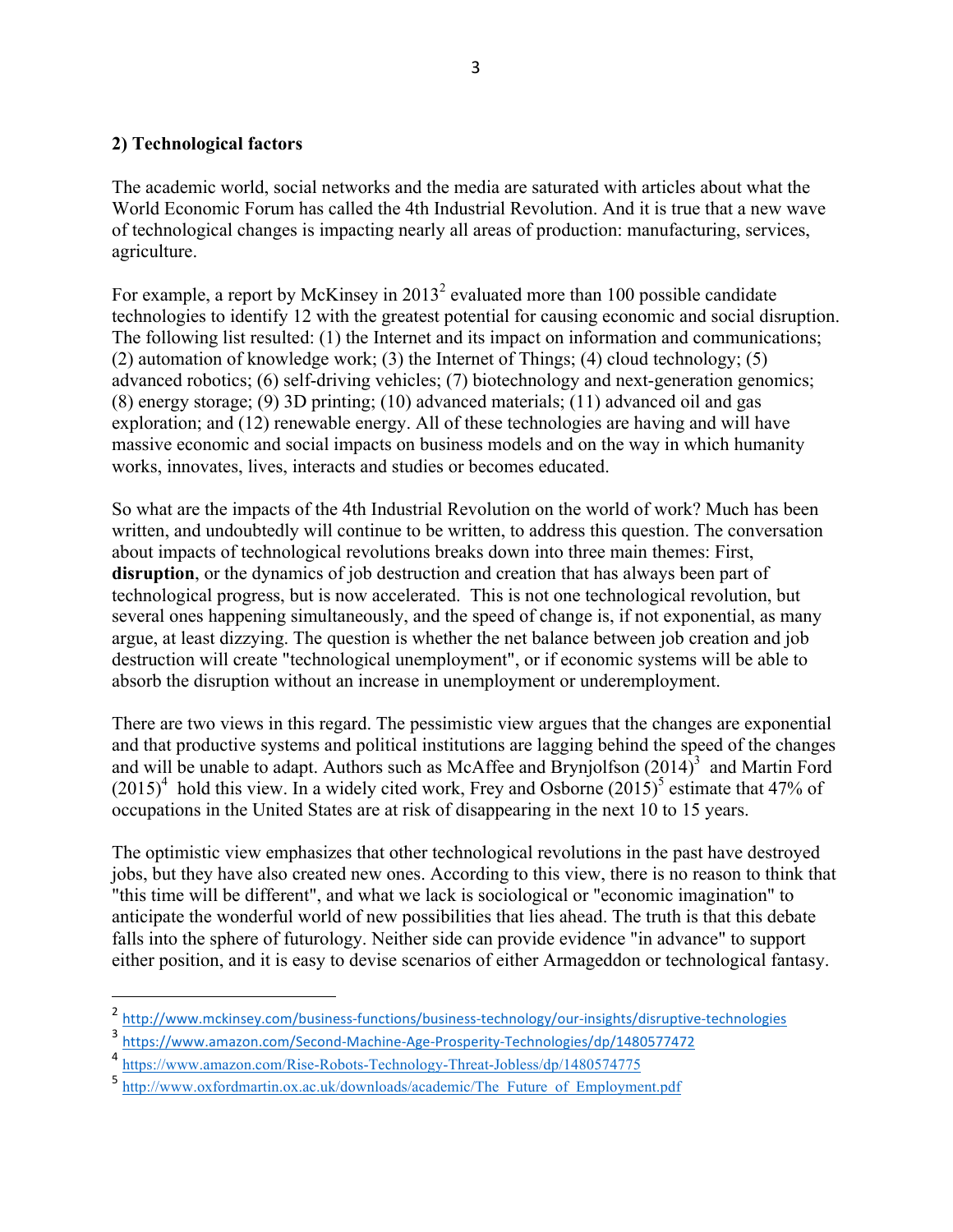What is certain is that we are living in an age of accelerated changes and disruptions, of which technological change and innovation is one of its main drivers, and this creates a second group of impacts, the **accelerated transformation of occupations and skills requirements**: the demand for new, advanced skills is increasing, and the obsolescence of existing skills is accelerating. There is a debate about the extent to which new "intelligent machines" replace or rather supplement humans as "intelligent assistants". This line of argument and analysis has been based on the distinction between routine tasks, on the assumption that these can be automated easily, and non-routine tasks, which are supposed to be difficult or impossible to automate, or between manual and cognitive labour, based on similar assumptions.

Nevertheless, the advance of artificial intelligence, voice recognition and other technologies continues to offer a surprising ability or promise to produce "machines" that are able to carry out non-routine tasks, learn, and make forays into grey areas in the definition of "cognitive". Optimists say this nonetheless will open a broad field in which intelligent machines can supplement and multiply human skills, while new jobs and occupations for humans are created. In the area of robotics, there has also been an impact in the balance between "in-sourcing" and "out-sourcing" in global value chains, because some processes that lend themselves to automation are returning to developed countries ("in-sourcing"), where they can now develop with little labour and high productivity based on robots.

The convergence of the Internet of Things, artificial intelligence, robotics and 3D printing is creating a new production paradigm called **Industry 4.0**. The consequences for the future of production and employment are massive: increasingly there are "smart products" (telephones, buildings, wearables, cars) that will "talk" to the "mother ship" and have a permanent connection between information and control centers and the individual consumer. This is also allowing, in some lines the production, the manufacture of customized products in small batches, at the same price as mass production. Increasingly logistics is also becoming "smart": from maintenance, to client service to post-sales service. Value chains are becoming more connected and just in time. Intelligent factories are more and more a reality: networked machines that "talk" among themselves and that combine the physical world of the transformation of materials with the virtual world of just in time information and control; all of this can raise productivity and increase flexibility for production and design. The convergence of technologies is also producing a trend towards "distributed manufacturing", a new stage in the decentralization of production with the dimished importance of economies of scale in some lines of activity. And this will also impact traditional hierarchies in the organization of production and enterprise size, creating new opportunities for Small and Medium Sized Enterprises which can be smart, distributed in networds of distributed manufacturing, and competitive even if small. All of these are complex trends with multiple and multidimensional impacts in the world of work. But Industry 4.0 is already happening.

The third group of impacts is the **risk of greater inequality**: highly skilled and "connected" workers win, while the low-skilled and "disconnected" tend to lose. A large subject in itself.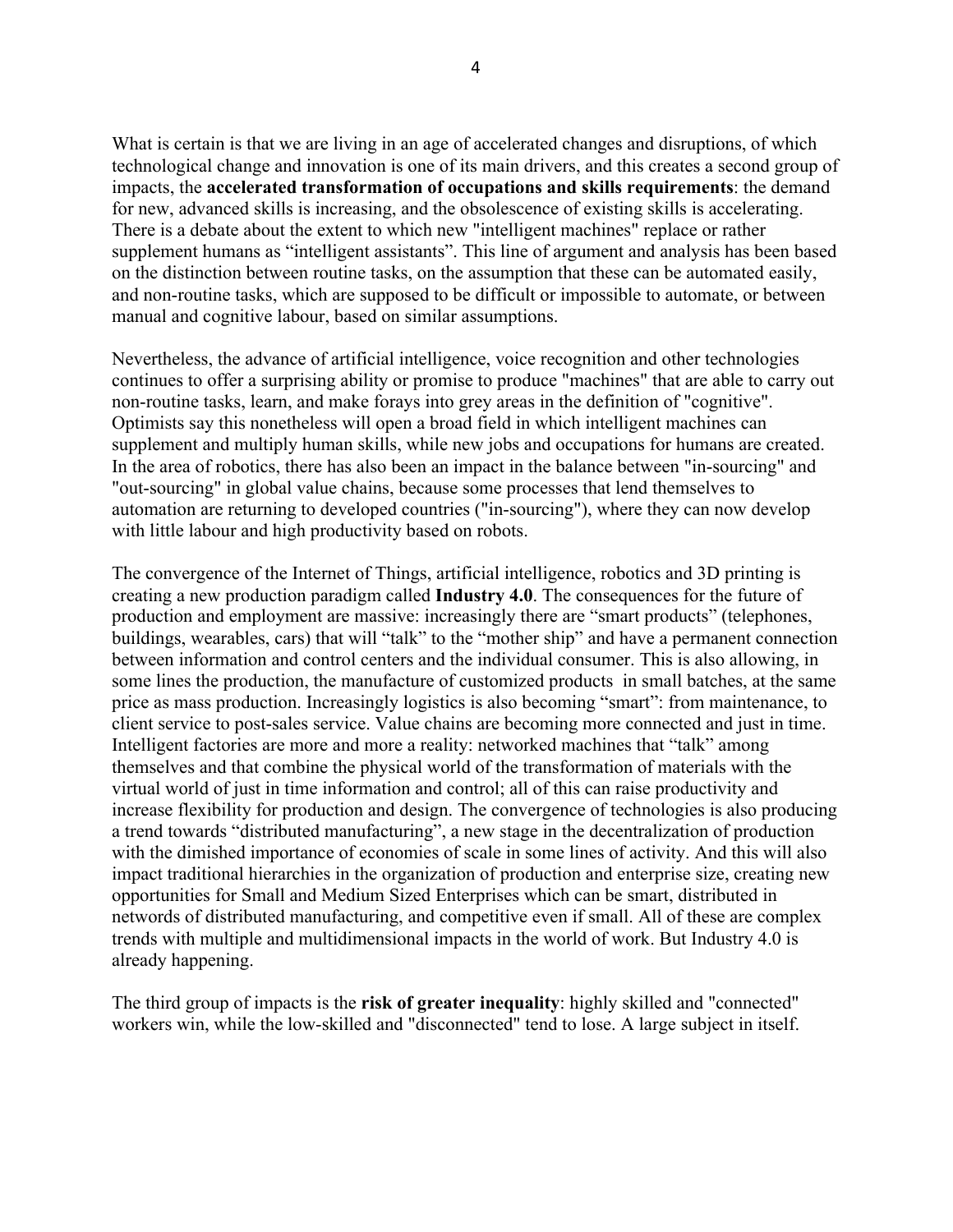#### **3) Productive development (or under-development) of countries**

In a region in which 47% of working people labour under informal conditions, in which poverty is still 29%, in which average productivity is half or less that of leading countries, with a productivity gap that is expanding instead of shrinking, and which is still highly dependent on raw materials' exports, a better future of work depends on countries implementing policies for productive development, innovation and human talent that diversify production structures, accelerate the growth of productivity, and of a more sustained, inclusive and sustainable pattern of growth with more and better jobs. This is why Goal 8 of the Sustainable Development Goals is of such critical importance. Viewed through the lens of the three desirable characteristics of growth established by Goal 8, it is clear that the growth of the region's countries has been neither sustained nor sufficiently inclusive and sustainable. Figure 2 shows the pattern of high volatility of growth that characterizes the region.

With regard to inclusivity, the data for informality and poverty, as well as gender gaps and the exclusion of indigenous peoples, among other issues, show clearly the extent to which the pattern of growth is far from one that creates greater equality and inclusion, instead of the other way around. For example, Figure 3 shows the high predominance of self-employment (28%) and employment in microenterprises (another 28%), in structure by enterprise size in the region. Much of the region's informality and poverty are concentrated in that 56% of self-employment and microenterprise employment.



Figure 2: Volatility of growth, 1961-2013

Source: Compiled based on ECLAC data

This type of structure, with few medium and large enterprises, constitutes a brake on productivity growth. As argued in the ILO report, "Small Enterprises, Large Gaps", it would be important to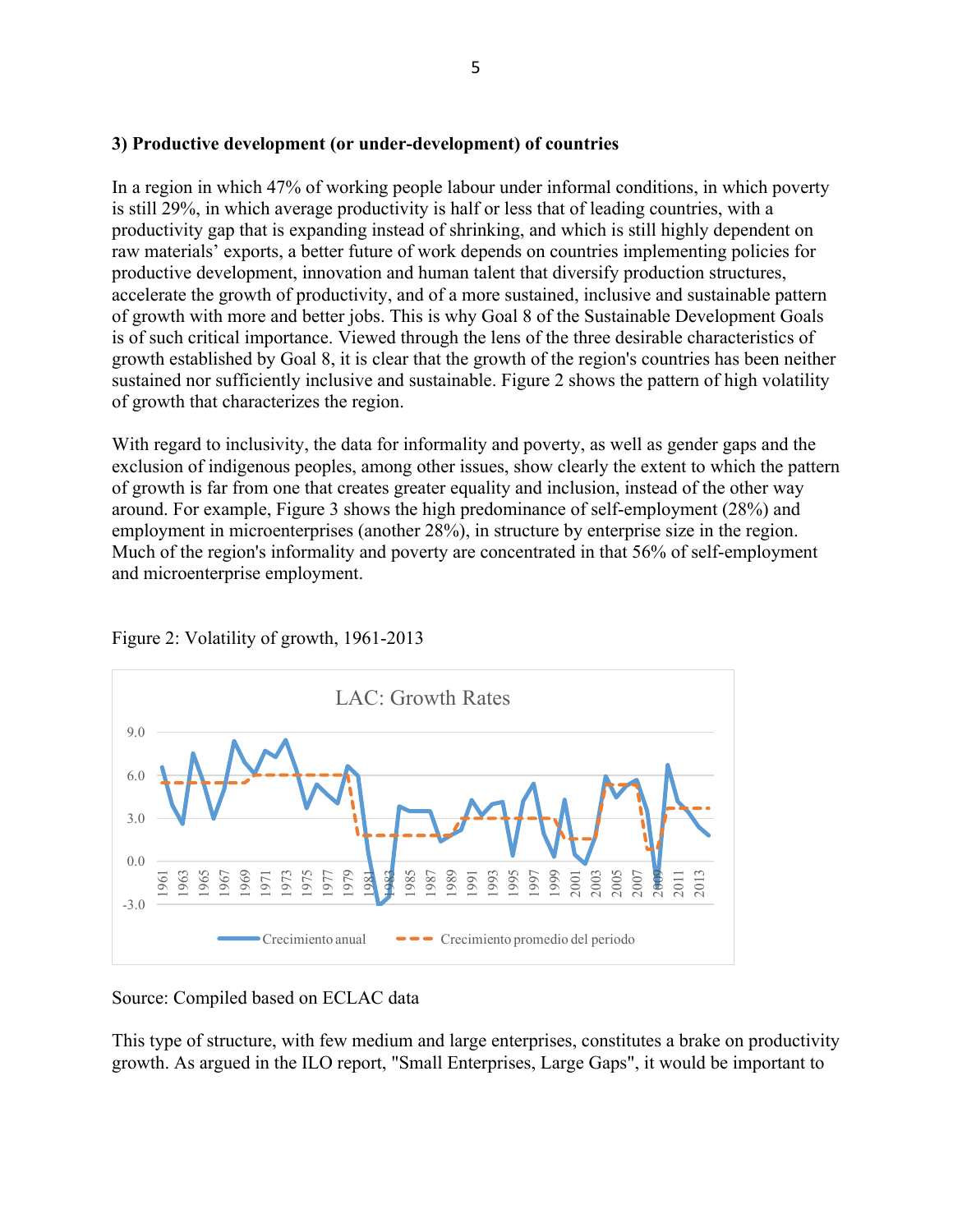have more formal employment in medium and large enterprises to close the decent work gaps.<sup>6</sup>





Source: ILO (2015) *Small Enterprises, Large Gaps*, Lima, Peru

It is true that the middle classes have grown in some countries, but the recurring cycles of deceleration or the "new normal" of mediocre growth disappoint expectations of constant improvement and upward mobility for the middle classes, complicating governance and politics, undermining trust in government and politicians and increasing conflict.

It is important to understand that extreme inequality, that can undermine social cohesion and contribute to a sense that "all citizens are not in the same boat", is not just a matter of social policy and progressive taxation but of productive under-development, because inequalities are rooted in what ECLAC for decades has called "structural heterogeneity"—that very heterogeneous profile of growth and productivity that combines a few sectors, activities and territorial areas of high productivity and high wages with a great majority of sectors, activities and territorial areas of low productivity and low wages. Governments and societies have been slow to understand that combating inequality is not just a matter of social policies, but requires policies for productive development.

Fortunately, understanding of this point is improving, and there is now a return, although still weak, to focusing attention on policies for increasing productivity, accelerating productive transformation, and investing in innovation and the development of human talent.<sup>7</sup>

<sup>6</sup> http://www.ilo.org/americas/publicaciones/WCMS\_423684/lang--en/index.htm

 $^7$  See J.M. Salazar-Xirinachs, I. Nübler and R. Kozul-Wright (2014) Transforming Economies: Making Industrial Policy Work for Growth, Jobs and Development. http://www.ilo.org/global/publications/books/WCMS\_242878/lang-en/index.htm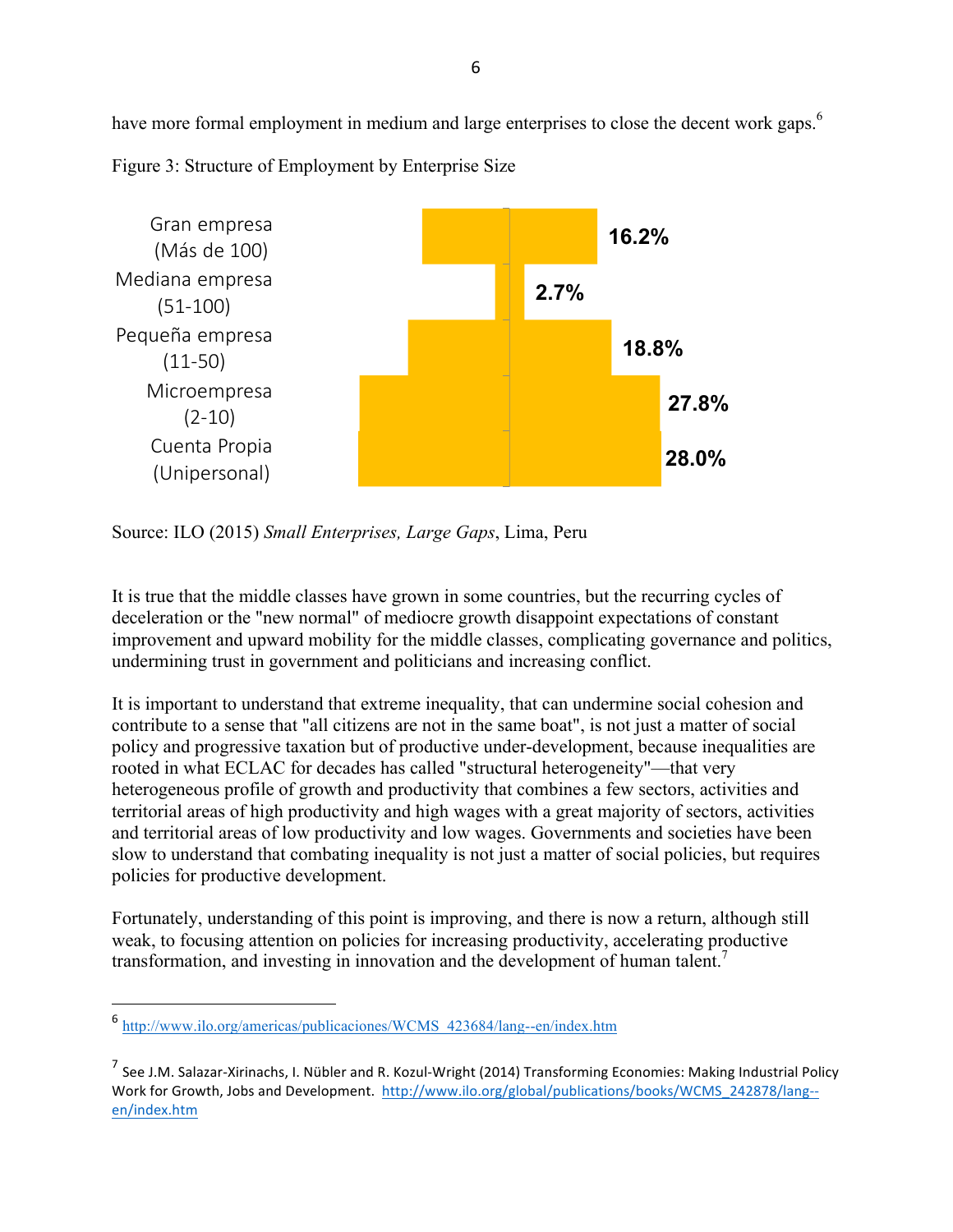#### **4) New enterprise models and forms of contracting**

New technologies are making major innovations in business models possible. There has been an explosion in what is known by many names, including the "gig economy", "on-demand economy" and "sharing economy.<sup>8</sup> In Jazz argot, a "gig" is a "musical commitment" in which musicians are hired for one-time performances, and this is not an entirely inaccurate description of what some "on-line platforms" or "apps" do, as they are places where temporary positions are common and organizations hire independent workers to provide services.

What can be foreseen—indeed, it is already having a strong impact—is a radical change in the classical employment relationships (long-term relationships with an enterprise, regulated by a clear contract that specifies employment conditions and provides well-defined labour rights, including access to social security—health insurance and pensions) toward a variety of new forms of employment, such as independent work or self-employment; temporary work and parttime work; work for hire or on demand; and a variety of forms of "outsourcing". For example, several studies predict that by 2020, between 30% and 40% of North American workers will be independent contractors.

These new developments pose the fundamental question of how to regulate these new situations, and how to ensure that in this new world of work, all workers have the basic protections granted by classical labour rights.

One example illustrates the dilemmas. Omar, an Uber cab driver in Los Angeles, was attacked by a passenger and had to go to hospital. Omar asked Uber to pay his medical and hospital bills. But in the new collaborative economy, workers lack the classical protections associated with standard labour relations (work hours, unemployment insurance, minimum wage, health insurance, pension). Situations such as this one have sparked an intense legal debate and numerous lawsuits, which revolve around the issue of whether workers in the new collaborative platforms have been erroneously classified as "independent contractors". <sup>9</sup> In this debate, two options are normally discussed: (a) establish a new category of "independent workers" and protect them with special legislation; or (b) recognize that they are de facto employees and protect them under existing legislation. Given the wide variety of situations, this is a multifaceted debate that has only just begun.

The risks and conditions of the collaborative economy (low income, lack of social security, health insurance and pensions) apply not only to workers in this new economy, but also to temporary, contract and part-time workers, and of course to the millions of informal workers in Latin America (in retail sales and construction).<sup>10</sup> The challenge, therefore, is not only to regulate the "new collaborative economy," but to ensure that all workers have basic protections.

<sup>8</sup> https://www.amazon.com/Sharing-Economy-Employment-Crowd-Based-

Capitalism/dp/0262034573/ref=sr\_1\_1?ie=UTF8&qid=1474724532&sr=8-1&keywords=the+sharing+economy

<sup>9</sup> http://civicskunkworks.com/watch-elizabeth-warren-explain-why-america-needs-to-have-a-conversation-aboutthe-future-of-work/

<sup>10</sup> http://www.ilo.org/wcmsp5/groups/public/---ed\_protect/---protrav/-- travail/documents/meetingdocument/wcms\_338262.pdf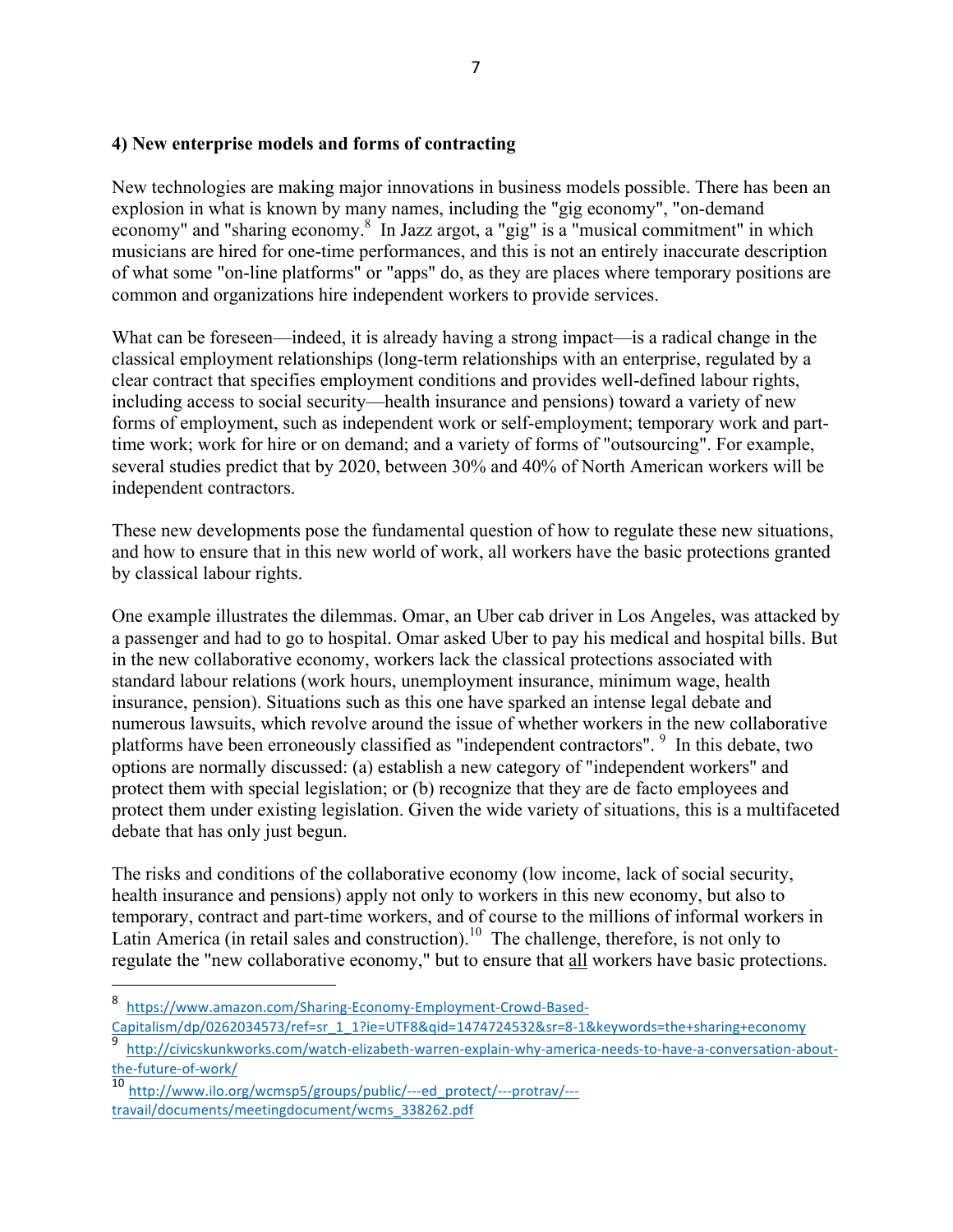This includes challenges, such as: how to expand coverage and make it easier for all workers to contribute to social security and to be insured against disability and illness? How to ensure that health and pension benefits belong to the worker and are not linked with the employer? What financial and legal mechanisms can be established so those benefits follow the worker throughout his or her working life, regardless of employment status (portability of benefits)? How to achieve representation, freedom to organize and freedom to bargain collectively for workers in the "collaborative economy"? How those workers can advance their interests?. A variety of initiatives are already emerging in the United States and Europe. To organize the "voice" and participation of non-organized workers in the new collaborative economy, the rallying cry of 21st-century "crowd-based capitalism" appears to be "Independent workers of the world, unite!"

# **5) Political mindsets of social actors and social dialogue processes**

The rate of penetration of technologies and their impacts; the possibility of accelerated, sustained and inclusive processes of learning, productive development and structural transformation; and regulatory frameworks to cover the new business models and forms of contracting are not "forces of nature" that no one can influence. They are social and political institutions in a broad sense, which provide incentives and opportunities for both economic and social innovations. As Acemoglu and Robinson (2012) argue, these institutions can be inclusive, benefiting the large majority, or exclusive and extractive, benefiting a relatively small elite. Whether a country's institutional situation goes one way or the other is strongly influenced by the political views and mindsets of the main social actors and by the existence and quality social dialogue processes and institutions, including public-private partnerships and forms of collaboration to discuss and work together towards development goals. These are the institutions and processes that integrate and define a society's governance mechanisms.

In other words, the future of work must not be viewed deterministically, as the result of technological or other forces over which societies have no control. That future will depend largely on the ability of societies to offer adequate collective responses to impacts that can be anticipated and to guide and accelerate processes of change in positive directions.

# **II. Skills and the agenda for enhancing human talent**

Human capital and skills are vectors that connect several of the most important challenges that the region faces, mentioned above related to the future of work and employment: the slow growth of productivity; low rates of innovation; inequality; social exclusion; and the capabilities to take advantage of technological revolutions. The agenda for investment and for enhancing human talent is therefore strategic and is at the core of productive development and job quality.

This agenda for enhancing skills and human talent for productive development and the growth of productivity in the region's countries should address at least five action areas: <sup>11</sup>

<sup>11</sup> https://www.weforum.org/agenda/2015/05/6-ways-latin-america-can-close-its-skills-gap/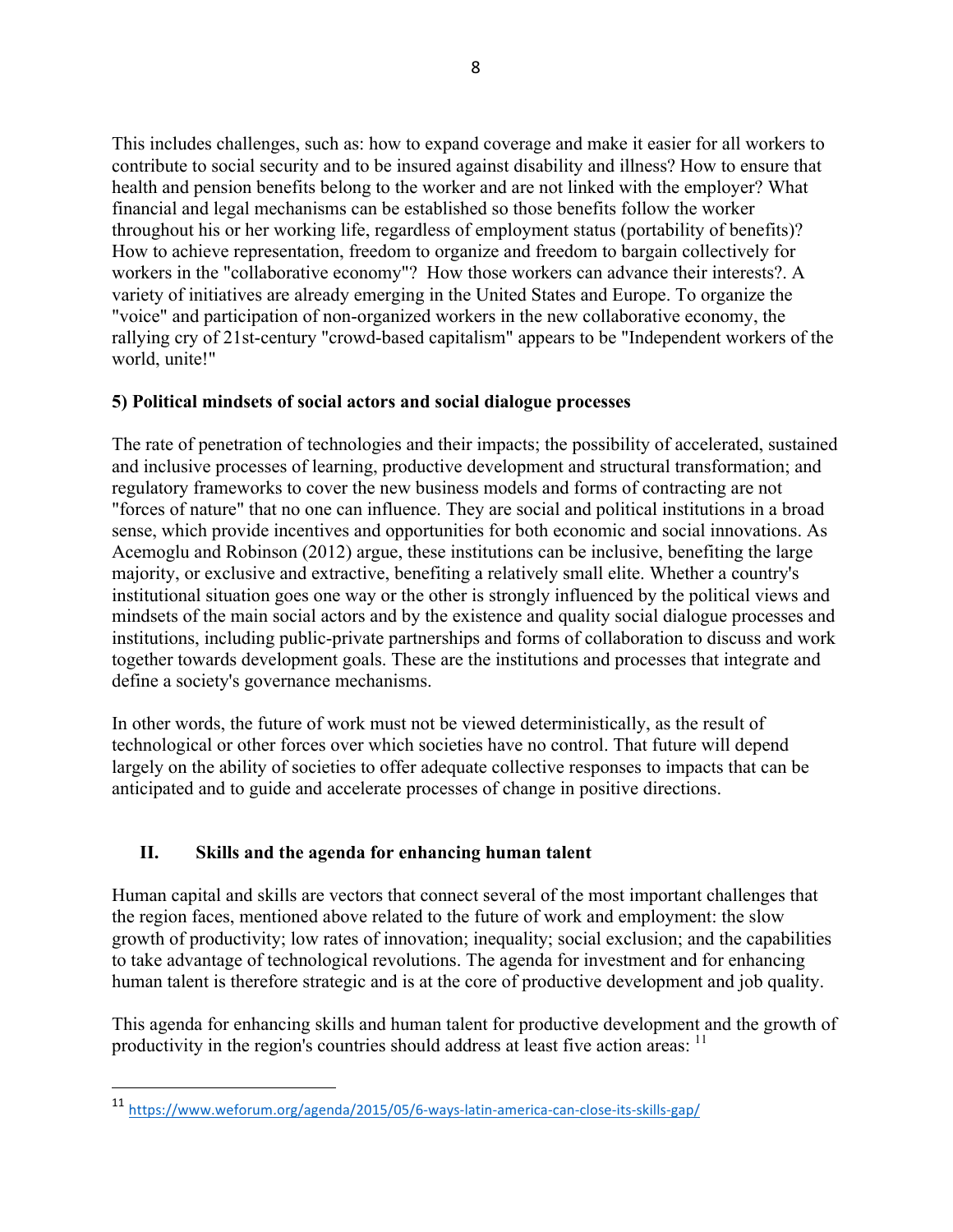First, aligning education systems with productive development policies (PDPs). Highperformance Asian countries, including Korea, not only have had a vision of long-range productive transformation, but they have also aligned their education and training systems with that vision, including sectoral strategies for skills development, with close cooperation between industry and institutions for vocational training. In Latin America, several factors have impeded such alignment; perhaps the most important one has been timidity about having clear strategies for productive transformation and innovation, and reluctance in the past 20 years to adopt industrial policies. It is no surprise, therefore, that the region's countries show low indicators in the area of innovation and productivity. Shortcomings in skills and innovation reinforce one another, because the lack of skilled workers has a negative effect on innovation, while low levels of innovation inhibit demand for highly skilled workers, contributing to the vicious circle of low productivity. Low productivity is also explained by the predominance of microenterprises and small-scale enterprises, which have human resources with lower educational levels than medium and large enterprises.

It is no surprise, then, that a cultural preference for studies in non-scientific fields predominates. If there is no clear national vision of productive development, in which public policy is committed to the growth of certain sectors, or high-technology clusters, or renewable energy, or services such as tourism, or specific agricultural activities, in partnership with the respective industries, there will be no positive signals; rather, there will be few incentives for young people and their families to choose to study fields such as specialized engineering or other "hard sciences". This is exacerbated by the fact that many universities in the region traditionally have emphasized the social sciences and the humanities and have been indifferent to, or have openly resisted, a "productivist" or technological approach to the choice of careers and fields of study. Skills-development policies achieve more satisfactory outcomes when there is a clear vision and there are solid policies for productive transformation and innovation, including policies for sectoral skills with the active participation of the private sector.

Second, improving the coverage, quality and relevance of education and vocational training. Latin America and the Caribbean have made notable progress in coverage and enrolment rates. Nevertheless, enrolment in early childhood education remains low at 66%, compared to 83% in the OECD. Enrolment is also low in secondary school (74%, compared to 91% for the OECD) and tertiary education (42%, compared to 71% for the OECD). These are major gaps that must be closed. The gap in secondary education is of particular concern, as recent studies show that countries in which the educational achievement structure lacks a middle level (low proportion of secondary education) have far fewer skills and less flexibility for achieving productive transformation and diversification. The most serious problems are in the areas of *quality and relevance*. The eight Latin American countries that participated in the OECD's PISA tests fell into the lower third of the ranking of 65 countries in the three areas tested (mathematics, sciences and reading).

A third action area is to modernize vocational training models. Various assessments indicate serious shortcomings and gaps in vocational training systems in the region. The Inter-American Development Bank is the most critical, and maintains that these systems "tend to be outdated, discredited and disconnected from the needs of the private sector", that "their operations are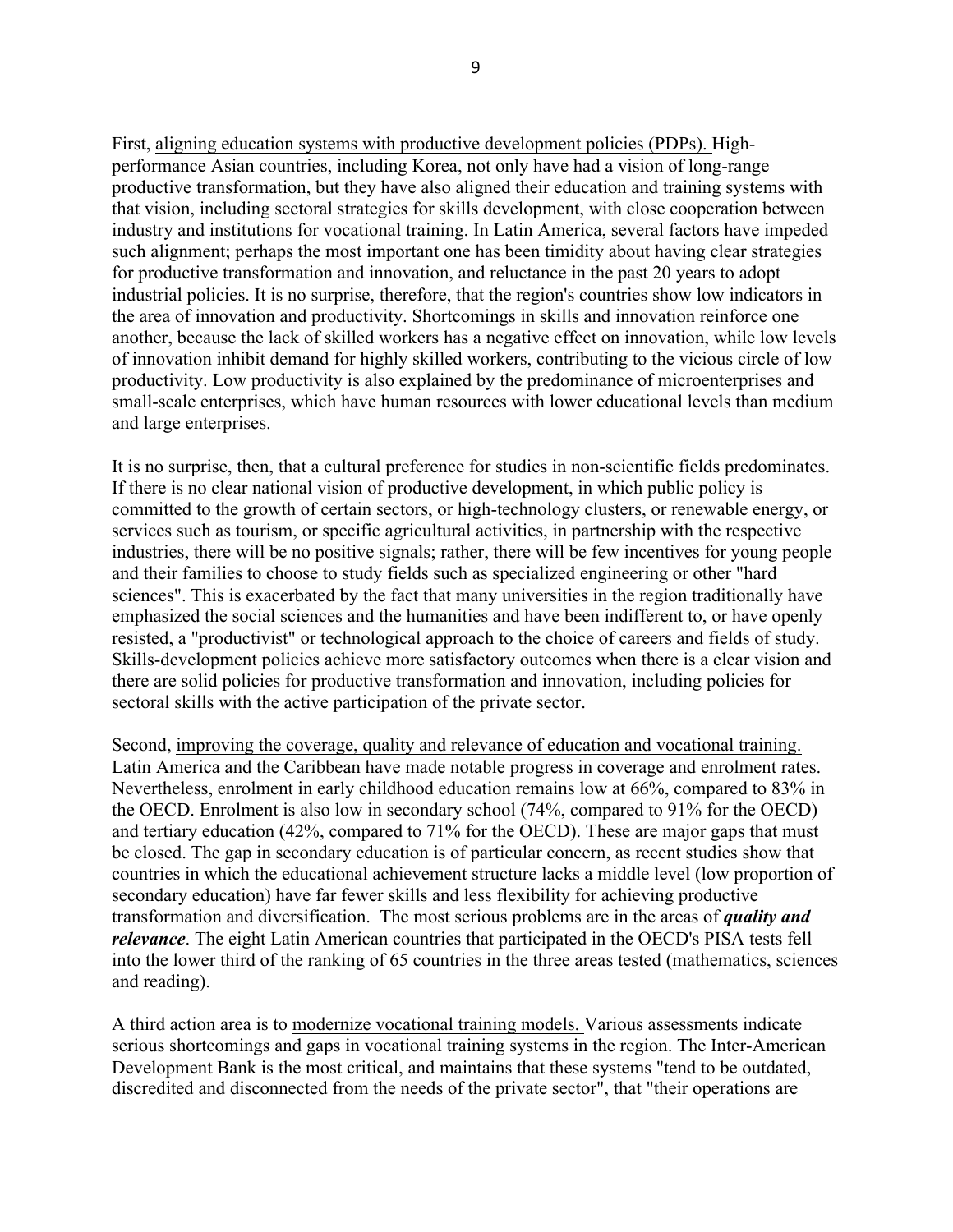ineffective, their coverage rates fall short, and levels of quality and relevance are low". It also states that these deficiencies are a key factor that explains the shortage of skills that characterizes the region. Other assessments by institutions such as the Andean Development Corporation, World Bank, ILO and ECLAC are perhaps less drastic in their conclusions, but they point to similar institutional problems and empirical shortcomings.

Some figures speak for themselves. On average, public expenditure on training amounts to barely 0.4% of regional GDP. Only a small percentage of workers receive some type of training: 15% in Chile, 24% in Colombia, 10% in the Dominican Republic, 5.5% in Honduras, 4.3% in Panama and 24% in Uruguay. According to World Bank business surveys, only 3% of enterprises offer training to their workers. Changing this situation is one of the key challenges for productive development in Latin America and the Caribbean, and it requires significant reforms in models and systems for vocational training, including greater attention to so-called soft or socio- emotional skills.

Fourth, there is a need for closer public-private cooperation and more proactive action by the private sector. Quality problems and the skills gap are linked to the *major disconnect between the world of education and the world of work*. Addressing these disconnects is a public policy issue, though not exclusively. It is also largely a matter of private-sector participation and responsibility. Traditionally, the business sector has depended on governments to educate and train their future employees. These traditional separations, however, no longer work well and should change: partly because in the new era of exponential technological changes traditional education and training systems are no longer able to offer the skilled graduates that enterprises need, but also because it is not very realistic for companies to think that future workers are completely prepared to take their positions without prior training through apprenticeships in the enterprise.

Enterprise participation in education and vocational training can take many forms: apprenticeships, internships and other on-the-job experience programs, observation of the work, career presentations and professional networking, workplace visits, business mentors, contests organized by enterprises, and enrichment of study plans. The dual education approach and apprenticeship programs are especially effective forms of training which should be given much higher priority in Latin America and the Caribbean than it has received so far.

Finally, it is important to redouble efforts to promote entrepreneurship as a skill. There is evidence of cultural barriers in Latin America and the Caribbean that are detrimental to the entrepreneurial spirit. Most MBA students in Latin America say their plan is not to start a business, but to get a job in a large, multinational company. Meanwhile, most public policies have focused on supporting established micro- and small enterprises rather than start-ups. It is important to provide ecosystems for entrepreneurship with an integrated vision: from enterprisedevelopment services to business incubators, from legal frameworks that foster an entrepreneurial spirit to orientation and financial services. Entrepreneurial talent is one of the most valuable skills and a relatively scarce resource, and Latin America and the Caribbean can ill afford to waste it.